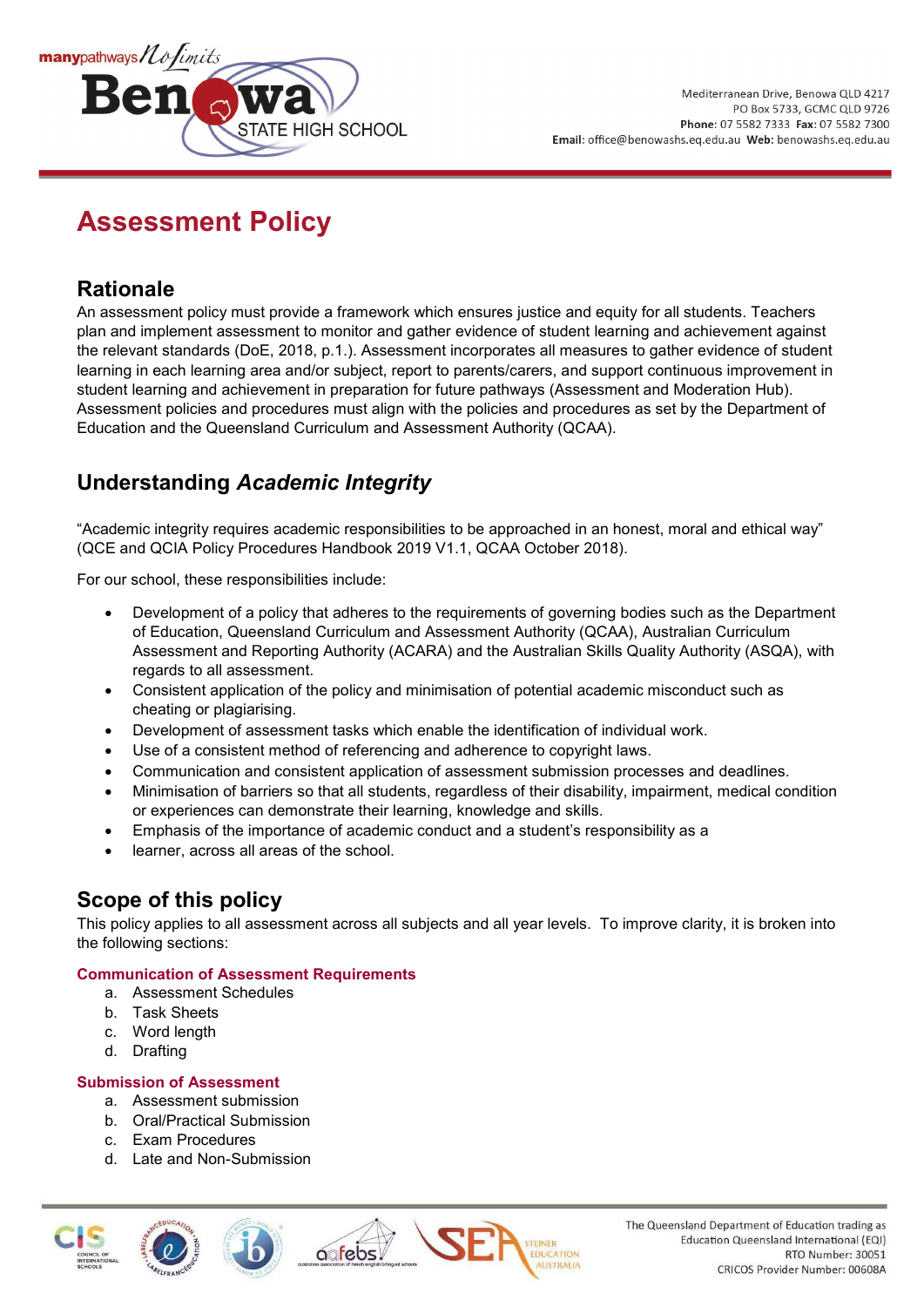#### **Authenticity of Student Work**

- a. Plagiarism
- b. False or Misleading information
- c. Referencing

#### **Access Arrangements and Reasonable Adjustments**

- a. Purpose
- b. Process
- c. Examples

#### **Illness and Misadventure**

- a. Purpose
- b. Process

## **Types of Academic Misconduct and Examples of Behaviours**

#### **Communication of Assessment Requirements**

#### **a. Assessment Schedules**

- All students will have access to the assessment calendar
- Parents are able to access this same information through the website
- Due dates on the assessment schedule will refer to the specific date the assessment is due and work is to be submitted on that day.
- Specific due dates will be communicated to students in class and documented on their Task/Criteria sheets.

#### **b. Task Sheets**

- All summative assessment, (assessment used for the awarding of an academic result), will have a Task/Criteria Sheet which specifies the assessment conventions.
- Assessment convention will include :
- A clear statement of the task;
- Conditions and response type;
- The specific purpose of the assessment and its context and/or relation to course objectives;
- Expected format, and length requirement;
- The criteria against which work will be assessed;
- Specific due dates for presentation of drafts and final copy.

#### **c. Word Length**

- Word length and timing are not negotiable.
- Students will receive the comment that the response does not meet the required length, if this is the case.
- Criteria and marking guides will be applied to the evidence provided in responses. As marking guides are designed for responses that meet task length requirements, significantly exceeding the task length can affect the student's result.

#### **d. Drafting**

- Drafting is an essential part of the feedback cycle and allows both the student and the teacher to gauge the progress of learning that has occurred prior to final assessment.
- Drafts are primarily the evidence on which feedback is based and are not usually used to determine an assessment result.
- Drafts will be used as evidence of student achievement and awarded a grade, if the final version is not submitted on, or before, the due date.
- Teachers may not introduce new ideas, language or research to improve the quality of the student's response.
- Teachers may not edit or correct all errors in a draft and instead are to note in the feedback that this is an issue the student needs to address.





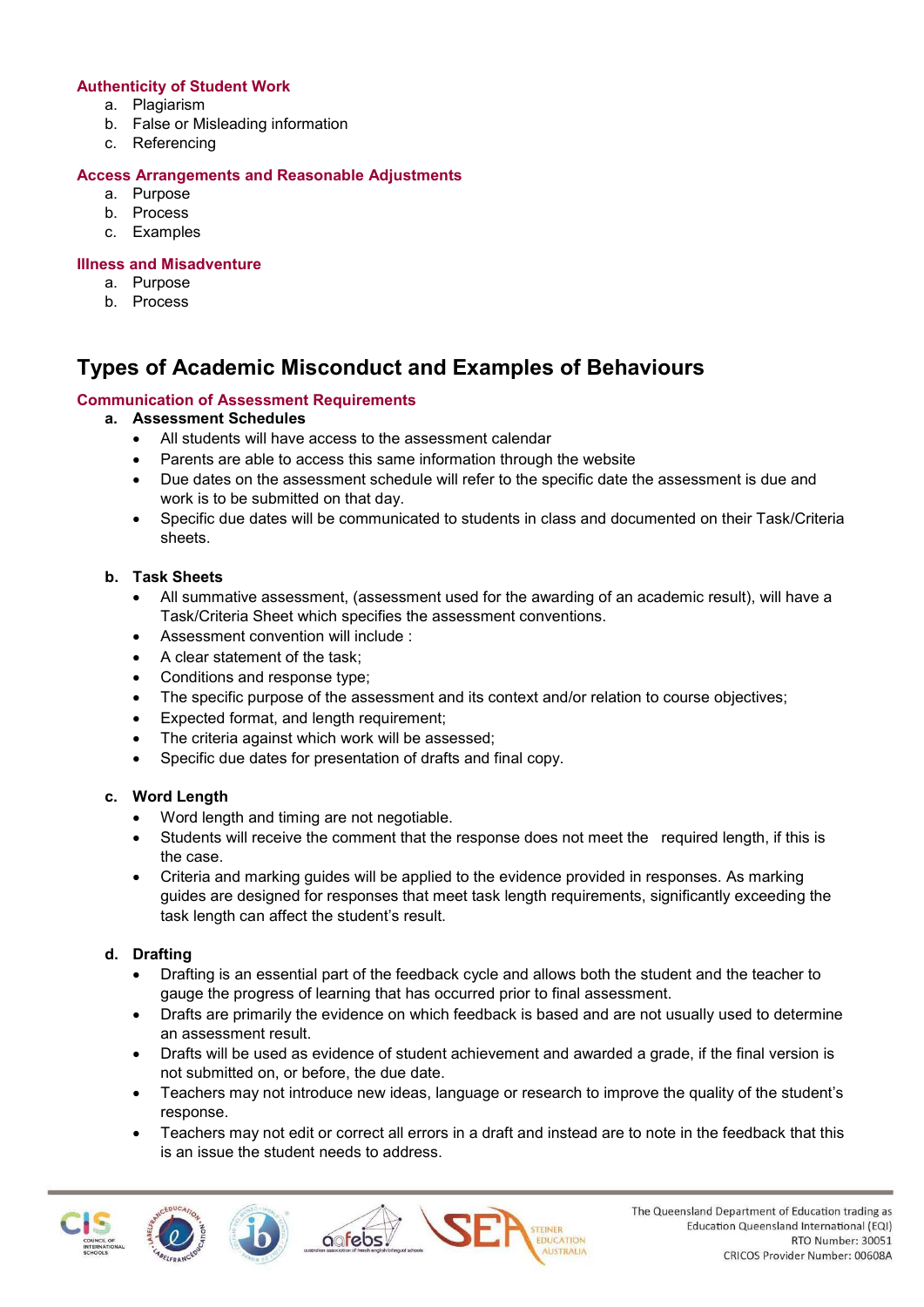#### **Submission of Assessment**

#### a. **Assessment submission**

- All assessment for students in year 7, 8 and 9, with the exception of practical tasks, is to be submitted directly to the classroom teacher and by the due date. Students in year 10, 11 and 12 are required to submit their assessment, with the exception of practical tasks, through Turnitin.
- Students in year 7, 8 and 9 who are absent from school on the day of their assessment are still expected to submit their work either by email or drop off by a friend or relative and this must be done before the main office closes at 3.30pm. Students in year 10, 11 and 12 will need to submit their work through Turnitin.

#### **b. Oral/Practical Submission**

- All oral/practical assessment is to be submitted to the teacher during the lesson on the due date.
- Students who are unavoidably absent from school on the day of their assessment, are required to contact their teacher as soon as practical and to submit an application for Illness and Misadventure to the HOD. This is in addition to the parent contacting the school to notify of the absence.

#### **c. Exam Procedures**

- Behaviour during exams is to be of the highest standard so as not to impact on the work of others and to ensure authenticity of student responses.
- Students should arrive at the exam room promptly and if during an exam block, at least 10 minutes prior to the exam.
- It is the student's responsibility to bring all required materials and equipment but they must not bring in to the exam room any specifically-prohibited items such as mobile phones, smart watches, computers/ipads etc. Teachers will advise students on the specific exam conditions and the best place to put bags, phones etc.
- Students may not communicate with anyone other than the exam supervisor during the exam.
- Supervising teachers cannot provide advice or assistance to students with questions regarding the materials, content or questions of the examination.
- Students are not permitted to leave the exam room if they have finished early. They must stay until the exam session has finished or until instructed to leave by the exam supervisor.
- To support students with time management, exam supervisors will clearly communicate time junctures such as 30 and 10 minutes before the finish time.
- Students who are unavoidably absent from school on the day of their exam, are required to contact their teacher as soon as practical and to submit an application for Illness and Misadventure to the HOD. This is in addition to the parent contacting the school to notify of the absence.

#### **d. Late and Non-Submission**

- All assessment must be submitted on or before the due date.
- When the assessment is not submitted by the due date, teachers may use other evidence such as drafts, to award a result.
- Late submissions will not be accepted at all. The result will be based on evidence available on the due date.
- When there is no evidence on or before the due date, a result cannot be awarded.(QCE/QCIA Policy Handbook, Section 8.5.1)
- Students may apply for an AARA or Consideration of Illness and Misadventure if there are valid grounds

**EDUCATION** 







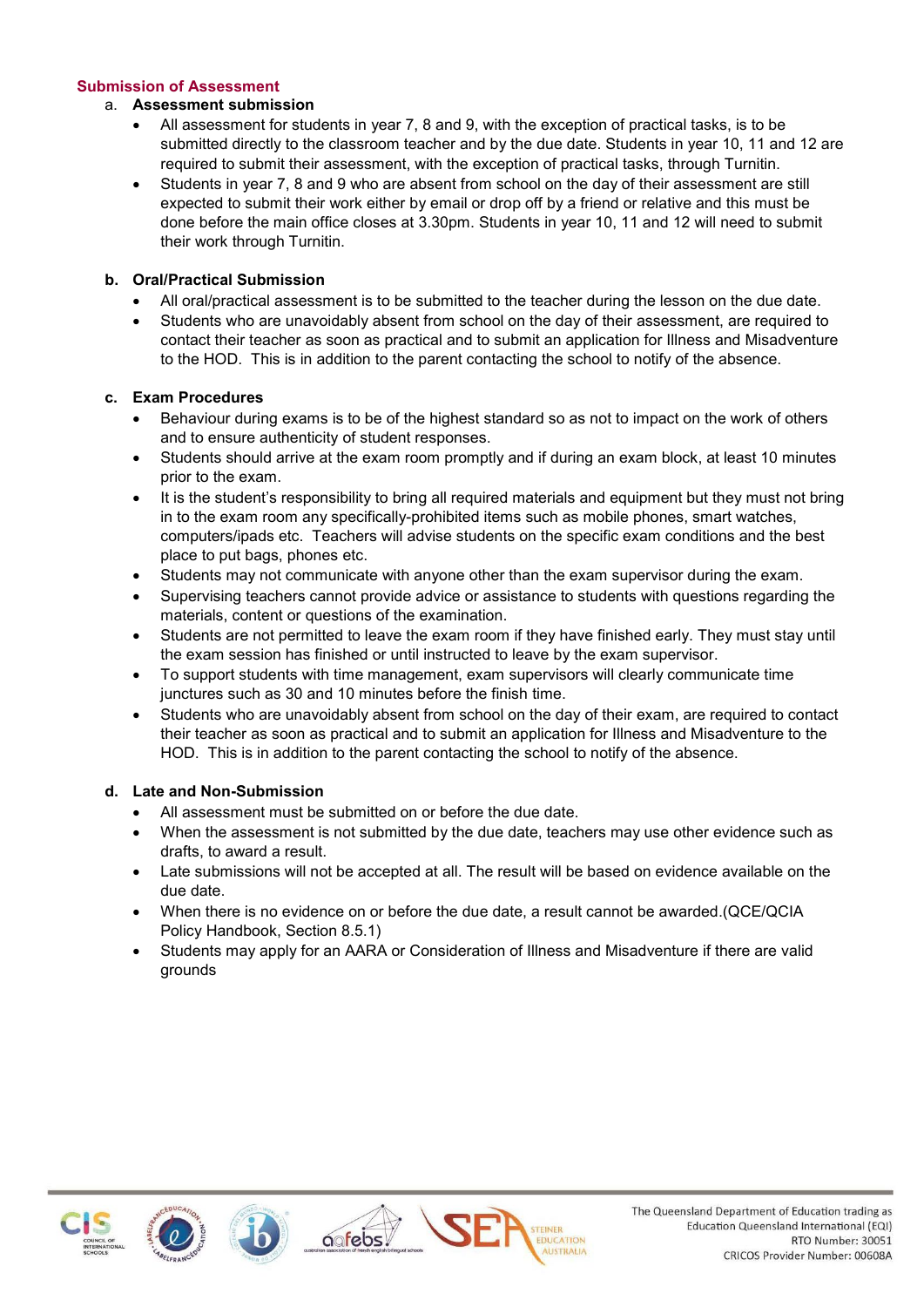#### **Authenticity of Student Work**

#### **a. Plagiarism**

- All work submitted for assessment must belong to the student.
- All student submissions will be scanned using anti-plagiarism software "Turn it in" to check for ownership
- If plagiarism is suspected, the student will be given the opportunity to prove ownership.
- Only the parts that can be identified as the student's original work will be used to award a result.

#### **b. False or Misleading information**

- All research data must be authenticated and referenced.
- If the use of false or misleading information is suspected, the student will be given the opportunity to prove authenticity.
- Only the parts that can be identified as authentic, will be used to award a result.

#### **c. Referencing**

- Students must appropriately acknowledge in their work, the inclusion or use of others' ideas, words and information (including charts, tables, graphs and other illustrative materials), through the use of the APA 6th Edition Referencing System.
- In-text referencing and bibliographic requirements will be explained as part of the assessment task/criteria sheet.

#### **Access Arrangements and Reasonable Adjustments (AARA)**

#### **a. Purpose**

- Benowa State High School recognises that some students may require special arrangements and/or adjustments to their assessment, to be able to demonstrate their skills and knowledge, equitably.
- Formerly known as Special Provisions, Access Arrangements and Reasonable Adjustments (AARA) are designed to assist students who have a disability, impairment, medical condition, or experience other circumstances which may be a barrier to their performance in assessment.
- An AARA must be planned as early as possible to remove these barriers.
- Students are not eligible for an AARA for:
- unfamiliarity with the English language,
- matters that could have been avoided such as misreading a task sheet or exam timetable,
- matters of the student's or family's choosing such as family holidays.

#### **b. Process**

- Students, parents or staff may identify a student as requiring an AARA.
- The application form for an AARA is available on the school website or from HODs and Guidance Officers. Parent fact sheets are available to explain the process in detail
- Supporting Evidence must also be submitted which may include but is not limited to, prior recognition of a verified disability, medical report, police report, official notices or psychologist's assessment.
- Parent/Carers must also sign the form indicating their support of the application.
- Applications are submitted to the Guidance Officers
- Approved AARAs will be documented in OneSchool under "Support Provisions" and classroom teachers notified.
- In Years 11 and 12, AARA applications for summative assessment in Units 3 and 4, will need the approval of QCAA.





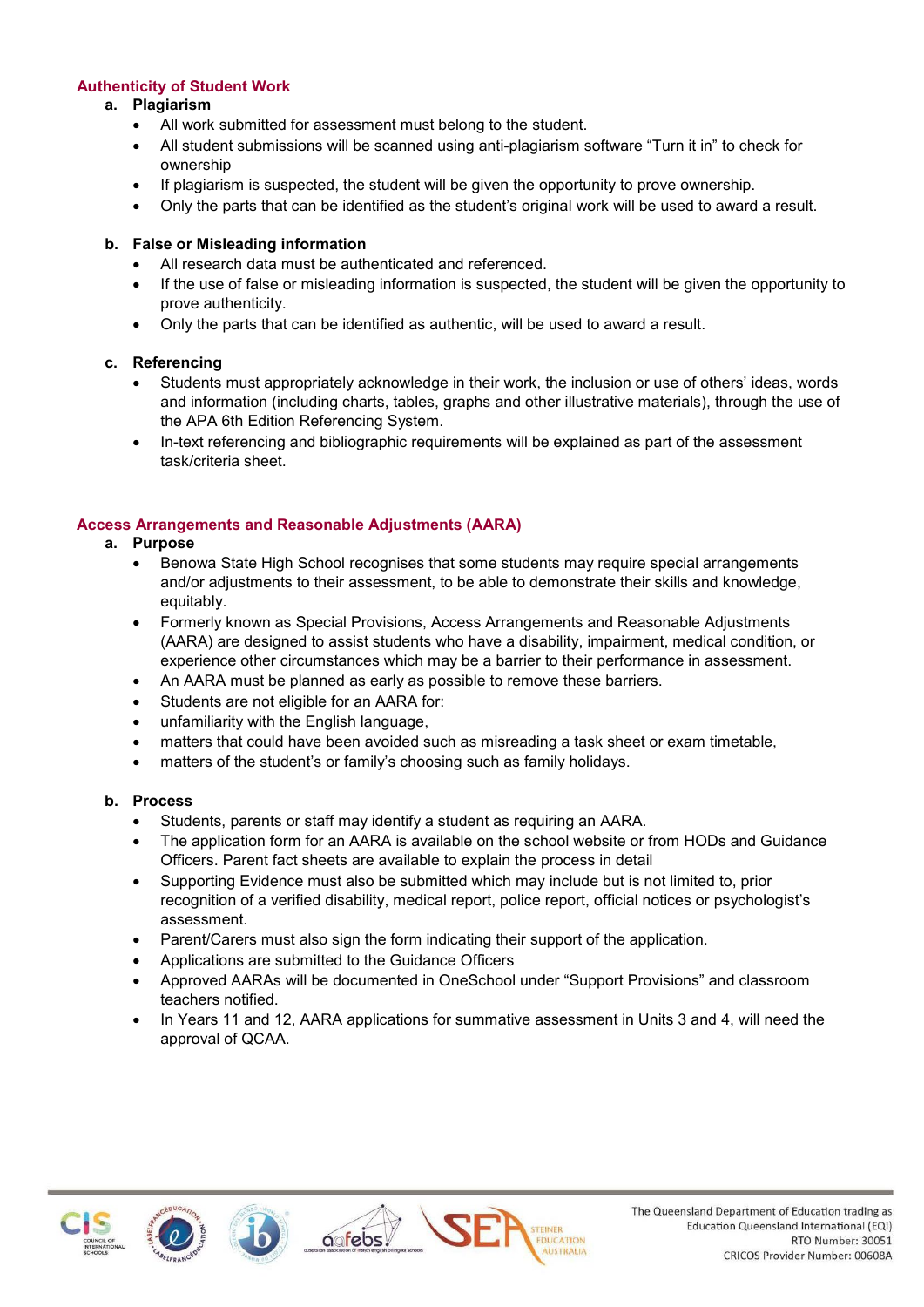#### **c. Examples of AARA**

- Alternative venue or due date, assistance from teacher aide or assistive technology, rest breaks or extra time, scribe or reader, alternative format of task, varied seating or audience.
- The AARA allocated will be dependent on the needs of the student, the evidence submitted and the nature of the task. A student must be allowed to demonstrate what they know and can do in relation to the task and the AARA must support this process.

#### **Illness and Misadventure**

#### **a. Purpose**

- An Illness and Misadventure provision allows for unavoidable and unexpected events which may impact on a student's ability to complete assessment. These are events that are beyond the student's control such as illness/accident, family emergency or unforeseeable technical issues.
- Students are not eligible for Illness and Misadventure for:
	- matters that could have been avoided such as misreading a due date or exam timetable;
	- **EXECT** matters of the student's or family's choosing such as family holidays.

#### **b. Process**

- Students, parents or staff may identify a student as requiring Illness or Misadventure provision.
- The application form for this is available on the school website or from the HODs and Guidance Officers.
- Supporting Evidence must also be submitted which may include but is not limited to medical reports, police reports, official notices or psychologist's assessment.
- According to the QCE/QCIA Policy Handbook 2019, supporting medical reports for Illness and Misadventure in Year 11 or 12, must include:
	- The illness, condition or event
	- Date of diagnosis, onset or occurrence
	- Symptoms, treatment or course of action related to the condition or event
	- Explanation of the probable effect of the illness, condition or event on the student's participation in the assessment
	- For non-medical claims, written evidence from a relevant independent professional or other independent third party such as a witness or police report
- Parent/Carers must also sign the form indicating their support of the application.
- Applications are submitted to the Guidance Officer, not the classroom teacher. A classroom teacher cannot approve an extension or exemption for an individual student.
- Outcomes will be for either an extension or exemption. However exemptions are not applicable for Vocational Education and Training certificates and all studies in Year 11 or 12.
- Approved Illness and Misadventure applications will be documented in OneSchool under "Support Provisions" and classroom teachers notified.
- In Years 11 and 12, Illness and Misadventure applications for extension of summative assessment in Units 3 and 4, will need the approval of QCAA.

**EDUCATION** 







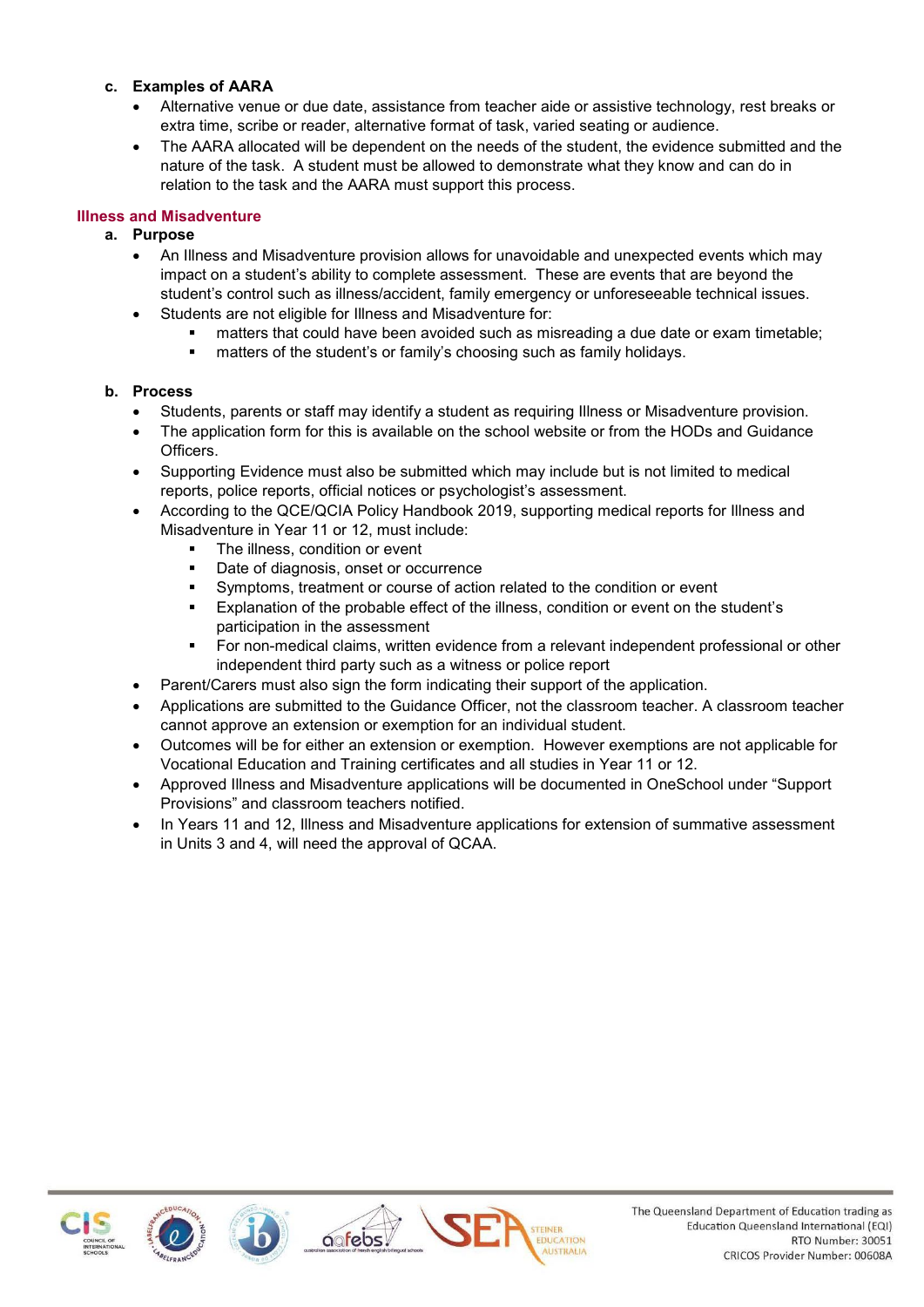#### **Types of Academic Misconduct and Examples of Misbehaviours**

Any form of academic misconduct will attract a penalty, possible consequences may include losing semester credits or receiving a fail for that piece of assessment.

| <b>Types of misconduct</b>                                    | <b>Examples</b>                                                                                                                                                                                                                                                                                                                                                                                                                                                                                                                                                                                       |
|---------------------------------------------------------------|-------------------------------------------------------------------------------------------------------------------------------------------------------------------------------------------------------------------------------------------------------------------------------------------------------------------------------------------------------------------------------------------------------------------------------------------------------------------------------------------------------------------------------------------------------------------------------------------------------|
| Cheating while under<br>supervised conditions                 | A student:<br>begins to write during perusal time or continues to write after the<br>٠<br>instruction to stop writing is given<br>uses unauthorised equipment or materials<br>$\bullet$<br>• has any notation written on the body, clothing or any object<br>brought into an assessment room<br>• communicates with any person other than a supervisor during an<br>examination. e.g. through speaking, signing. electronic device or<br>other means such as passing notes, making gestures or sharing<br>equipment with another student.                                                             |
| Collusion                                                     | When:<br>more than one student works to produce a response and that<br>response is submitted as individual work by one or multiple<br>students<br>• a student assists another student to commit an act of academic<br>misconduct<br>a student gives or receives a response to an assessment.                                                                                                                                                                                                                                                                                                          |
| <b>Contract Cheating</b>                                      | A student:<br>• arranges for a tutor, parent/carer or any person in a supporting role<br>to complete or contribute significantly to the response<br>pays for a person or a service to complete a response to an<br>$\bullet$<br>assessment<br>• sells or trades a response to an assessment<br>When this is suspected we can:<br>• ask students to complete responses during designated class time<br>to ensure teachers are able to observe the development of work<br>and authenticate student responses<br>ask students to explain the meaning of particular words and<br>excerpts of the response |
| Copying work                                                  | A student:<br>deliberately or knowingly makes it possible for another student to<br>copy responses<br>looks at another student's work during an exam<br>$\bullet$<br>copies another student's work during an exam.                                                                                                                                                                                                                                                                                                                                                                                    |
| Disclosing or receiving<br>information about an<br>assessment | A student:<br>gives or accesses unauthorised information that compromises the<br>integrity of the assessment, such as stimulus or suggested<br>answers/responses, prior to completing a response to an<br>assessment<br>makes any attempt to give or receive access to secure<br>٠<br>assessment materials.                                                                                                                                                                                                                                                                                           |





b

**oofebs** 



STEINER<br>EDUCATION<br>AUSTRALIA